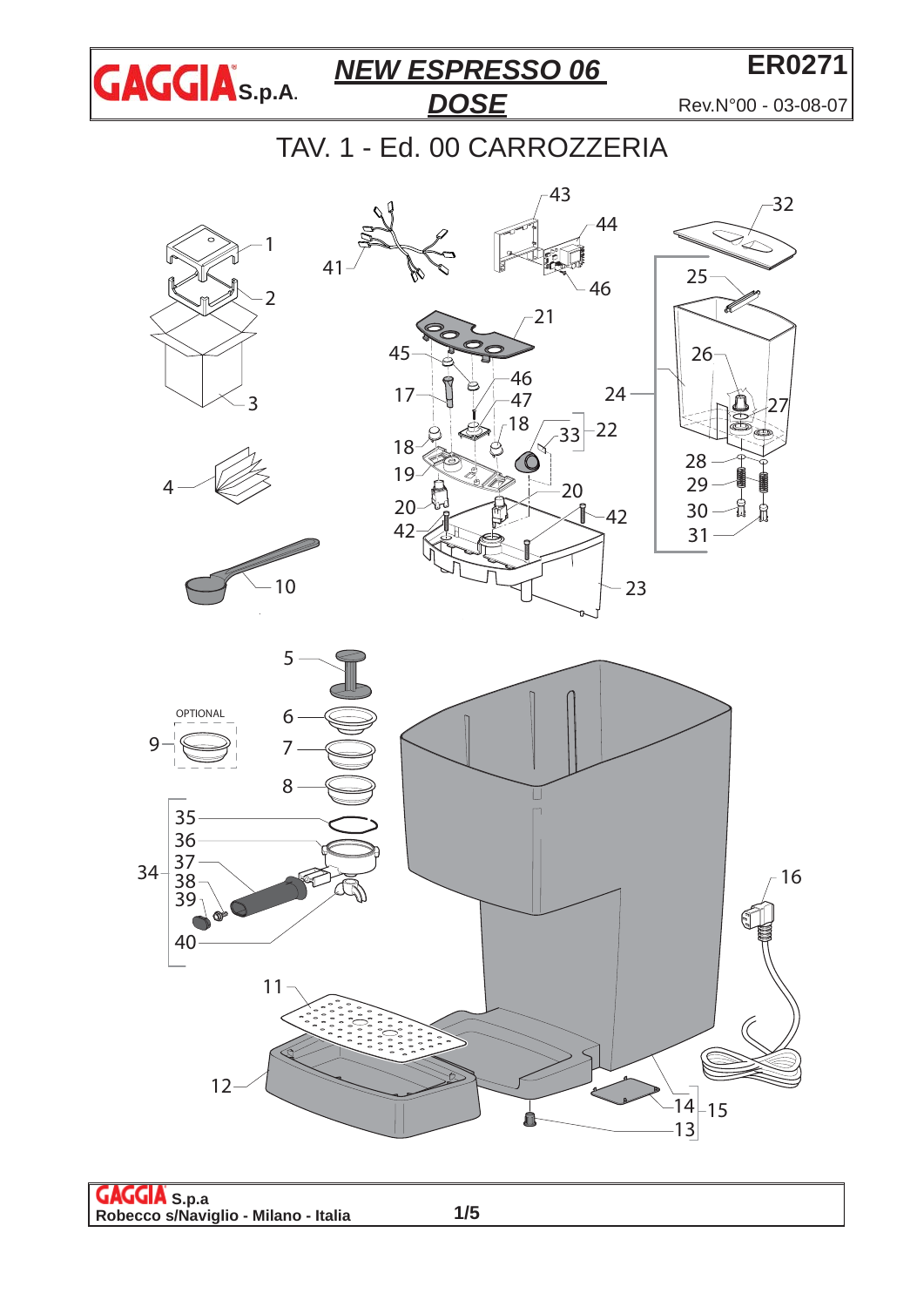

Rev.N°00 - 03-08-07

**ER0271**

# TAV. 1 - Ed. 00 CARROZZERIA

| Pos.     | Part N°                | <b>Descrizione particolare (ITA)</b>       | <b>Description of Parts (ENG)</b>          |
|----------|------------------------|--------------------------------------------|--------------------------------------------|
| 01       | 4337026000             | IMBALLO INTERNO SUPER.                     | UPPER INSIDE PACKAGE                       |
| 02       | 4337027000             | IMBALLO INTERNO INFER.                     | UPPER EXTERNAL PACKAGE                     |
| 03       | 4337032000             | SCATOLA IMB. NEW ESPR.06 DOSE              | PACKAGE BOX - NEW ESPR.06 AUTOMATIC        |
| 04       | 4337035000             | LIBRETTO ISTRUZ. NEW ESPR.06 DOSE          | INSTRUCTIONS NEW ESPRESSO 06 AUTOM.        |
| 05       | WGA2PR/1               | PRESSINO                                   | SEPARATOR                                  |
| 06       | NF08/002               | FILTRO A 1 TAZZA 5.5/6.5 GR.               | 1-CUP FILTER 5.5/6.5 GR.                   |
| 07       | NF08/005               | FILTRO A 2 TAZZE 12-14 GR.                 | TWO CUPS FILTER 12/14 GRS.                 |
| 08       | 11005535               | FILTRO X CIALDA                            | FILTER FOR POD                             |
| 09       | 11007038               | FILTRO CREMA PERFETTA D.0,6 MM.            | PERFECT CREMA FILTER D.0,6 MM.             |
| 10       | WGADM1017              | MISURINO 7 GR.                             | <b>MEASURE</b>                             |
| 11       | 4337004000             | <b>GRIGLIA</b>                             | GRID                                       |
| 12       | 6337007000             | BACINELLA ARG.P8002C                       | TRAY - SILVER P8002C                       |
| 13       | WGAFG0245              | <b>PIEDINO</b>                             | <b>FOOT</b>                                |
| 14       | 11005482               | TAPPO PER FONDO CORPO CARROZZERIA          | CAP FOR BOTTOM BODYWORK                    |
| 15       | 6337006000             | CORPO CARR.C/PIED.ESPR.DOSE ARG.P8002C     | BODY ESPRESSO DOSE - SILVER P8002C         |
| 16       | CF0292/SCH             | CAVO ALIMENTAZIONE 3X1 SCHUKO              | <b>SCHUKO POWER CORD</b>                   |
|          | CF0292/GBX             | CAVO ALIMENTAZIONE 3X1 INGHILT             | <b>ENGLISH POWER CORD</b>                  |
|          | CF0292/CHX             | CAVO ALIMENTAZIONE 3X1 SVIZZER             | SWITZERLAND POWER CORD                     |
|          | CF0292/AUS             | CAVO ALIMENTAZIONE 3X1 AUSTRAL             | AUSTRALIAN POWER CORD                      |
|          | 11005633               | CAVO ALIM.USA SJT 3X18AWG NERO L=1200MM    | BLACK POWER CABLE USA SJT 3X18AWG L=1200MM |
| 17       | 5337001000             | SEGNAL. LUMINOSO 33.2C C/LED VERDE         | LIGHT 33.2C W/GREEN LED                    |
| 18       | 6337018000             | TASTO INTER. ARG. P8002C                   | SWITCH BUTTON - SILVER P8002C              |
| 19       | 4337020000             | SUPPORTO TASTI DOSE                        | <b>KEYS SUPPORT - AUTOMATIC</b>            |
| $20\,$   | 5337002000             | INTERR. UNIPOLARE                          | UNIPOLAR SWITCH                            |
| 21       | 8337010000             | ASS. COPERCHIO TASTIERA DOSE BEIGE 160     | KEYBOARD COVER ASS.-AUTOMATIC VERS.        |
| 22       | 8337005000             | ASS. MANOPOLA VAPORE                       | STEAM KNOB ASSEMBLY                        |
| 23<br>24 | 8337007000             | ASS. COPERCHIO MACCH. BEIGE 160            | MACHINE COVER ASSEMBLY BEIGE 160           |
| 25       | 11005142<br>4337012000 | ASS.SERBATOIO<br><b>MANIGLIA SERBATOIO</b> | <b>TANK ASSEMBLY</b><br><b>TANK HANDLE</b> |
| 26       | 144650800              | FILTRO X CONTENITORE ACQUA                 | <b>WATER TANK FILTER</b>                   |
| 27       | 140328461              | OR METRICO 0190-10 IN EPDM                 | EPDM OR METRIC 0190-10                     |
| 28       | 140324362              | OR METRICO 0060-30 IN SILICONE             | OR METRIC 0060-30 IN SILICONE              |
| 29       | 126764718              | MOLLA CILINDRICA X VALVOLA CONTEN.ACQUA    | SPRING FOR WATER CONTAINER VALVE           |
| 30       | 147660562              | PISTONCINO X VALVOLA CONTEN.ACQUA GRIGIO   | GREY WATER VALVE CONTAINER PISTON          |
| 31       | 11007400               | PISTONCINO X VALVOLA CONTEN.ACQUA NERO     | BLACK WATER VALVE CONTAINER PISTON         |
| 32       | 4337010000             | COPERCHIO SERBATOIO                        | <b>TANK COVER</b>                          |
| 33       | DM0814                 | MOLLETTA MANOPOLA TYMER                    | SPRING FOR KNOB                            |
| 34       | 11006030               | ASS.COPPA PORTAFILTRO (PLAST.)             | FILTER BASKET (PLASTIC)                    |
| 35       | 18G1514                | MOLLA PER PORTAFILTRO                      | RETAINING - FILTER SPRING                  |
| 36       | 6301002000             | COPPA PORTAFILTRO                          | FILTER HOLDER CUP                          |
| 37       | 4332037000             | MANOPOLA PORTAFILTRO                       | KNOB FILTER HOLDER                         |
| 38       | WGADM1319              | VITE A TESTA ESAG.CON FINTA ROND.ZIGR.     | 6X16 GALVAN. SPECIAL SCREW                 |
| 39       | 4332038000             | TAPPO MANOPOLA PORTAFILTRO                 | CAP KNOB FILTER HOLDER                     |
| 40       | 4301006000             | BECCUCCIO 2 VIE                            | 2-WAY SPOUT                                |
| 41       | 4337036000             | AS.CABLAGGIO NEW ESPR.06 DOSE              | WIRING NEW ESPR.06 DOSE ASSY.              |
|          | 11008958               | AS.CABLAGGIO NEW ESPR.06 DOSE UL           | WIRING NEW ESPR.06 DOSE UL ASSY.           |
| 42       | DI7981P4.2X16Z         | VITE AF 4,2X16 ZINCATA X MAT.P             | SELF TAPPING GALV. SCREWPLAST              |
| 43       | 4337015000             | SUPPORTO SCHEDA ELETTR.ESPR.06 DOSE        | ELECTRONIC BOARD SUPPORT ESPR.06 DOSE      |
|          | 11009108               | SUPPORTO SCHEDA ELETTR.ESPR.06 DOSE UL     | ELECTRONIC BOARD SUPPORT ESPR.06 DOSE UL   |
| 44       | 4337038000             | AS.CPU+SW NEW ESPR.06 DOSE 230V            | CPU+SW AS.NEW ESPR.06 DOSE 230V            |
|          | 11007802               | AS.CPU+SW NEW ESPR.06 DOSE 115V            | CPU+SW AS.NEW ESPR.06 DOSE 115V            |
| 45       | 11006742               | TASTO PER SPIA ARG.P8002C                  | <b>LIGHT KEY SILVER</b>                    |
| 46       | DI7981P2.9X6.5Z        | VITE AF 2,9X6,5 ZINCATA X MAT.             | 2,9X6,5 SELF TAPPING SCREWPLAS             |
| 47       | 11005117               | ASS.TASTIERA CAFFE + SILICONE              | ASSEMBLY KEYBOARD COFFEE + SILICON         |

**S.p.a Robecco s/Naviglio - Milano - Italia**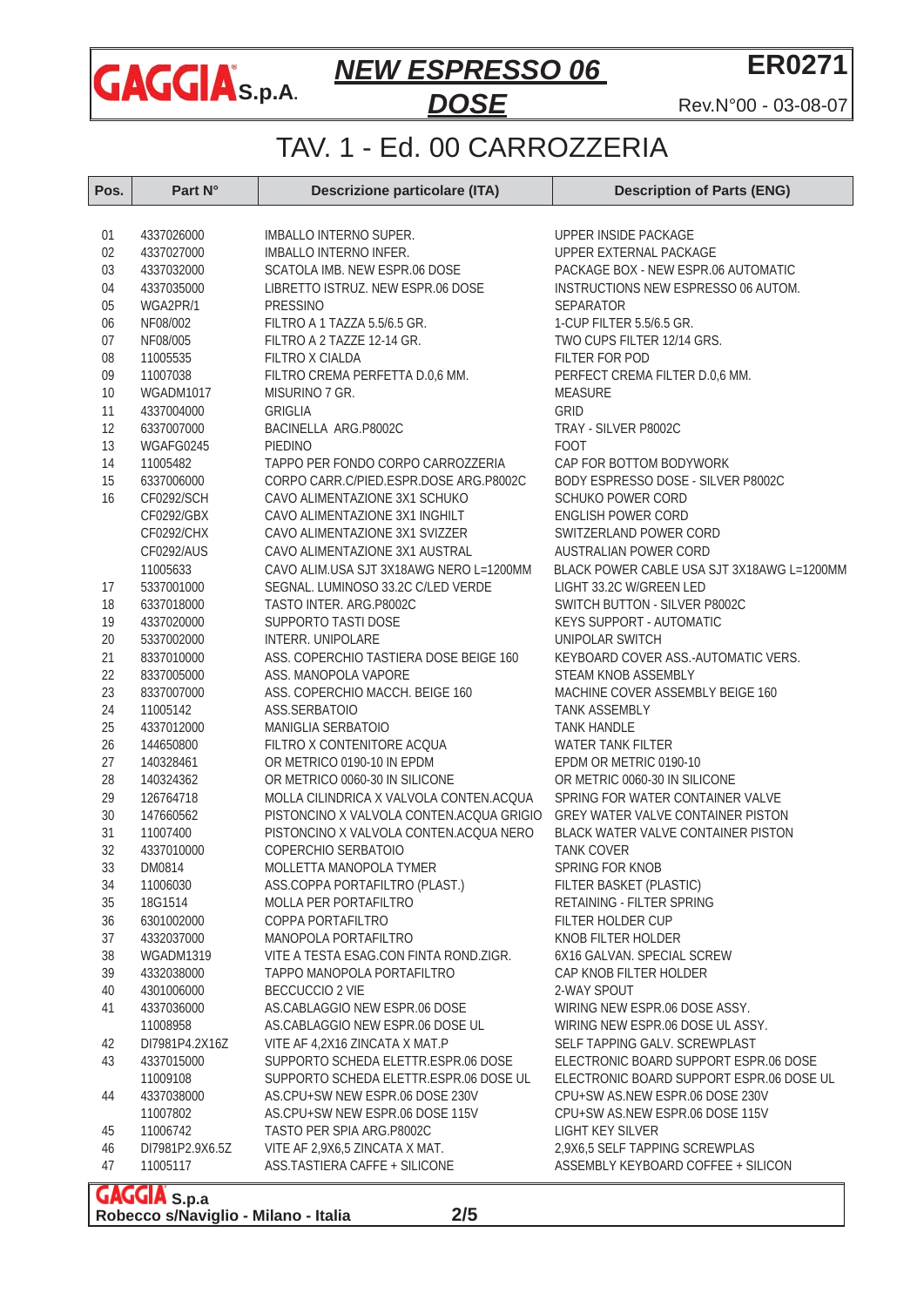

**ER0271** Rev.N°00 - 03-08-07

TAV. 2 - Ed. 00 CALDAIA



**S.p.a Robecco s/Naviglio - Milano - Italia**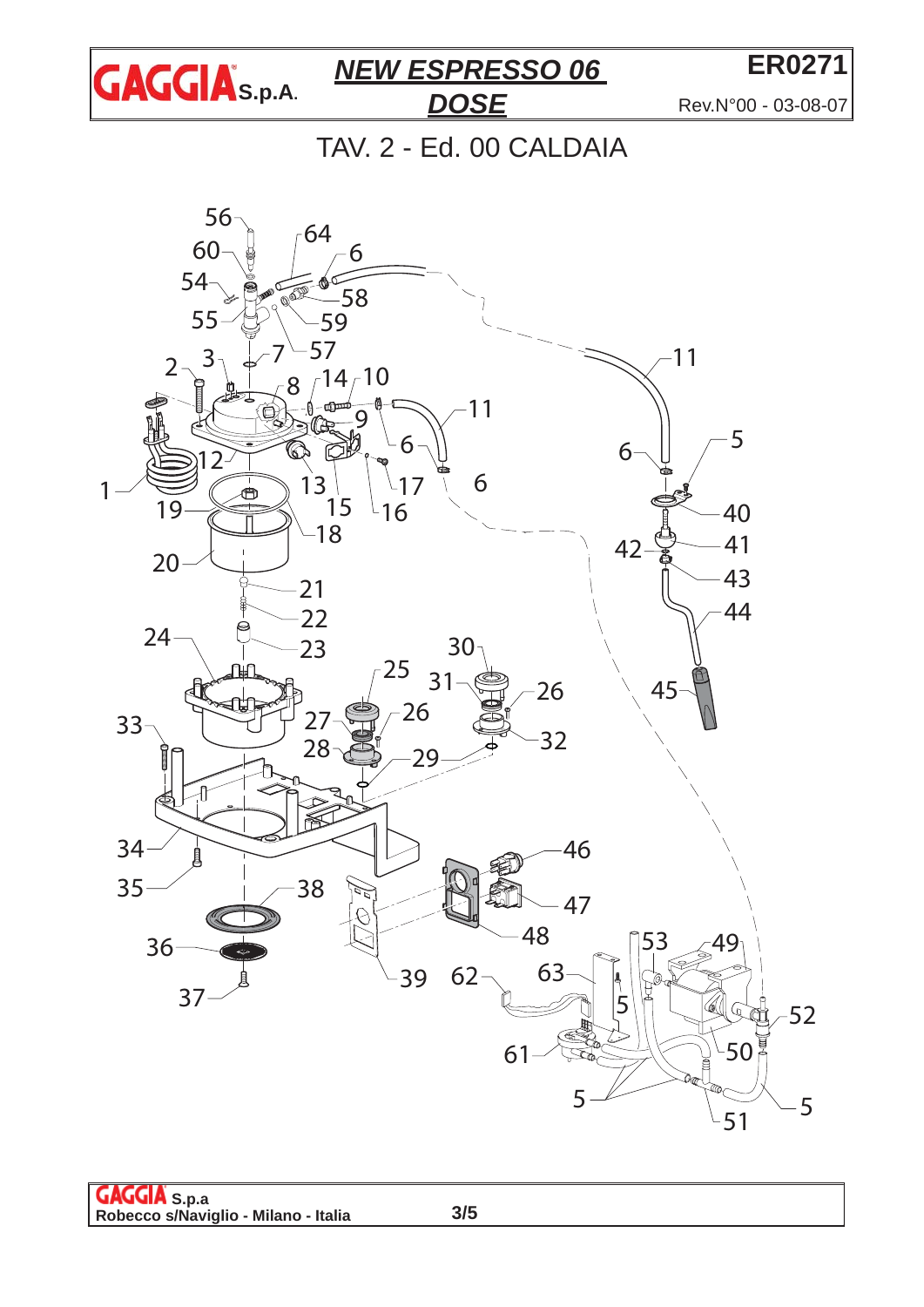

**ER0271**

Rev.N°00 - 03-08-07

## TAV. 2 - Ed. 00 CALDAIA

| Pos. | Part N°         | <b>Descrizione particolare (ITA)</b>                                                     | <b>Description of Parts (ENG)</b>         |
|------|-----------------|------------------------------------------------------------------------------------------|-------------------------------------------|
|      |                 |                                                                                          |                                           |
| 01   | 11001002        | RESISTENZA CALD.INOX NEWGEN 230V-1000W                                                   | HEAT ELEMENT SS.BOILER NEWGEN 230V-1000W  |
|      | 11004509        | RESISTENZA CALD.INOX NEWGEN 120V-1000W                                                   | HEAT ELEMENT SS.BOILER NEWGEN 120V-1000W  |
| 02   | U023.022        | VITE TCEI M6,0X30 UNI 5931 8.8 ZNP                                                       | SCREW TCEI M6,0X30 UNI 5931               |
| 03   | 11001465        | DADO M4 CH6 H=7 X CALD.INOX NEWGEN OTT.                                                  | BRASS NUT FOR STAINL.STEEL NEWGEN BOILER  |
| 04   | 149361400       | TUBO SILICONE 5X9 65SH TRASP.IN MATASSA                                                  | TRANSP.SILICONE TUBE 5X9 65SH IN ROLL     |
| 05   | DI7981P3.5X9.5Z | VITE AF 3,5X9,5 ZINCATA X MAT.                                                           | SELF TAPPING GALV. SCREWPLAST             |
| 06   | 12000361        | FASCETTA OETIKER D=9 16702491                                                            | OETIKER CLAMP D=9 16702491                |
| 07   | 140323062       | OR 2043 IN SILICONE                                                                      | OR 2043 IN SILICONE                       |
| 08   | 11001000        | SPRUZZATORE CALD.INOX NEWGEN OTTONE                                                      | BRASS NOZZLE SS.BOILER NEWGEN             |
| 09   | 12000160        | TERMOSTATO 95° US-622AXTDNO                                                              | THERMOSTAT 95° US-622AXTDNO               |
| 10   | 11000998        | RACC.RUB.TUBO VAP-CALD.INOX NEWGEN OTT.                                                  | BRASS FAUCET CONNECTOR SS BOILER NEWGEN   |
| 11   | 16000380        | TUBO SIL.RETINATO 5X8,9 REHAU MATASSA                                                    | 5X8,9 SILICONE TUBE IN ROLL               |
| 12   | 11001462        | AS.CORPO SUP.CALD.INOX C/BOCCOLA NEWGEN                                                  | STAINL.STEEL UPPER BOILER CASING NEWGEN   |
| 13   | 12000161        | TERMOSTATO 127° US-622AXTDNO                                                             | THERMOSTAT 127° US-622AXTDNO              |
| 14   | 140320662       | OR 106 IN SILICONE                                                                       | OR 106 IN SILICONE                        |
| 15   | 11000994        | MOLLA FERMA TERMOSTATI CALD.INOX NEWGEN                                                  | THERMOST.FIXER SPRING SS.BOILER NEWGEN    |
| 16   | 128310304       | ROSETTA UNI 8842 A3 BRUNITA                                                              | WASHER UNI 8842 A3 BURNISHED              |
| 17   | 129821402       | VITE TCB M3X4 UNI 7687 ZNP                                                               | TCB SCREW M3X4 UNI 7687 ZNP               |
| 18   | 12000087        | OR METRICO 0850-30 IN SILICONE                                                           | OR METRIC 0850-30 IN SILICONE             |
| 19   | 123390109       | DADO 1/8 GAS H=6 CH=14 OTTONE/NIKEL                                                      | TEA/BRASS NUT 1/8 GAS H=6 CH=14           |
| 20   | 11004588        | AS.CORPO INF.CALD.INOX S/FOR.NEWGEN/BASE                                                 | SS.LOWER BOILER CASING NEWGEN/BASE ASSY.  |
| 21   | EF0012          | GUARNIZIONE PER VALVOLINA                                                                | SEAL FOR VALVE                            |
| 22   | EF0013          | MOLLA PER VALVOLINA                                                                      | SPRING FOR BOILER VALVE                   |
| 23   | 11000996        | VITE PORTAVALV.CALD.INOX NEWGEN/BASE OTT                                                 | BRASS VALVE HOLD SCREW SS.BOILER NEWGEN   |
| 24   | 11005079        | AS.ANELLO PORT.CALD.NEWGEN ALL.LUC (230V)                                                | FILTERH.RET. RING SS.BOILER NEWGEN (230V) |
|      | 11009073        | AS.ANEL.PORT.CALD.NEWGEN LUC.SER.SIM.(120V) FILTERH.RET.RING SS.BOILER NEWGEN S/S (120V) |                                           |
| 25   | 0701.031.150    | COPERTURA GUARNIZIONE GRIGIO                                                             | SEAL COVER GREY                           |
| 26   | 129535721       | VITE TSP 3,5X9,5 DIN 7982 INOX                                                           | SCREW TSP3,5X9,5 DIN 7982 SS              |
| 27   | 145842900       | GUARNIZ.GACO DIM 14 X VALV.CONTEN.ACQUA                                                  | WATER CONTAIN.VALVE SEAL GACO DIM14       |
| 28   | 0701.014.150    | CONTENITORE GUARNIZIONE GRIGIO                                                           | SEAL CONTAINER GREY                       |
| 29   | 140320461       | OR METRICO 0080-20 IN TERMOIL                                                            | OR METRICO 0080-20 IN TERMOIL             |
| 30   | 11007402        | COPERTURA GUARNIZIONE NERO                                                               | <b>BLACK SEAL COVER</b>                   |
| 31   | 11007403        | GUARN.GACO DIM14 X VALV.CONT.ACQ.SILIC.                                                  | WATER CONTAIN.VALVE SEAL GACO DIM14       |
| 32   | 11007401        | CONTENITORE GUARNIZIONE NERO                                                             | <b>BLACK SEAL CONTAINER</b>               |
| 33   | DI7981P4.2X16Z  | VITE AF 4,2X16 ZINCATA X MAT.P                                                           | SELF TAPPING GALV. SCREWPLAST             |
| 34   | 4337008000      | PIASTRA COMPONENTI                                                                       | <b>COMPONENTS PLATE</b>                   |
| 35   | UN5931-5X12I    | VITE M 5X12 INOX                                                                         | 5X12 S.S. SCREW                           |
| 36   | 11001471        | DOCCIA DE=49,5 X CALD.INOX NEWGEN                                                        | PERCOLATOR DE =49,5 SS BOILER NEWGEN      |
| 37   | DI7987-5X8I     | VITE TSP M5X8 UNI 7688 DIN 965 INOX                                                      | SCREW TSP M5X8 UNI 7688 DIN 965 INOX      |
| 38   | 11004543        | GUARN.PORTAFILT.CALD.INOX NEWGEN/BASE                                                    | FILTERHOLD.SEAL SS.BOILER NEWGEN/BASE     |
| 39   | 4337005000      | SQUADR. SUPP. ALIMEN.                                                                    | POWER SUPPORT BRACKET                     |
| 40   | 4332055000      | SQUADRETTA X RACCORDO SFERICO                                                            | SUPPORT FOR SPHERAL UNION                 |
| 41   | 4332049000      | RACCORDO SFERICO GRIVORY                                                                 | UNION SPHERAL GRIVORY                     |
| 42   | DM0041/088      | GUARNIZIONE OR 2025 EPDM 70°SH                                                           | O-RING GASKET 2025 EPDM                   |
| 43   | 4332050000      | INNESTO X RACCORDO SFERICO                                                               | COUPLING FOR SPHERIC UNION                |
| 44   | AM0011/01       | TUBO VAPORE INFERIORE CROMATO                                                            | TUBE STEAM LOWER CHROMATE                 |
| 45   | 8301006000      | ASS.PANNARELLO                                                                           | FROTHER SET                               |
| 46   | 5332004000      | INTER.BIPOL.ON-OFF 122C1N2X001                                                           | ON-OFF BIPOL.SWITCH 122C1N2X001           |